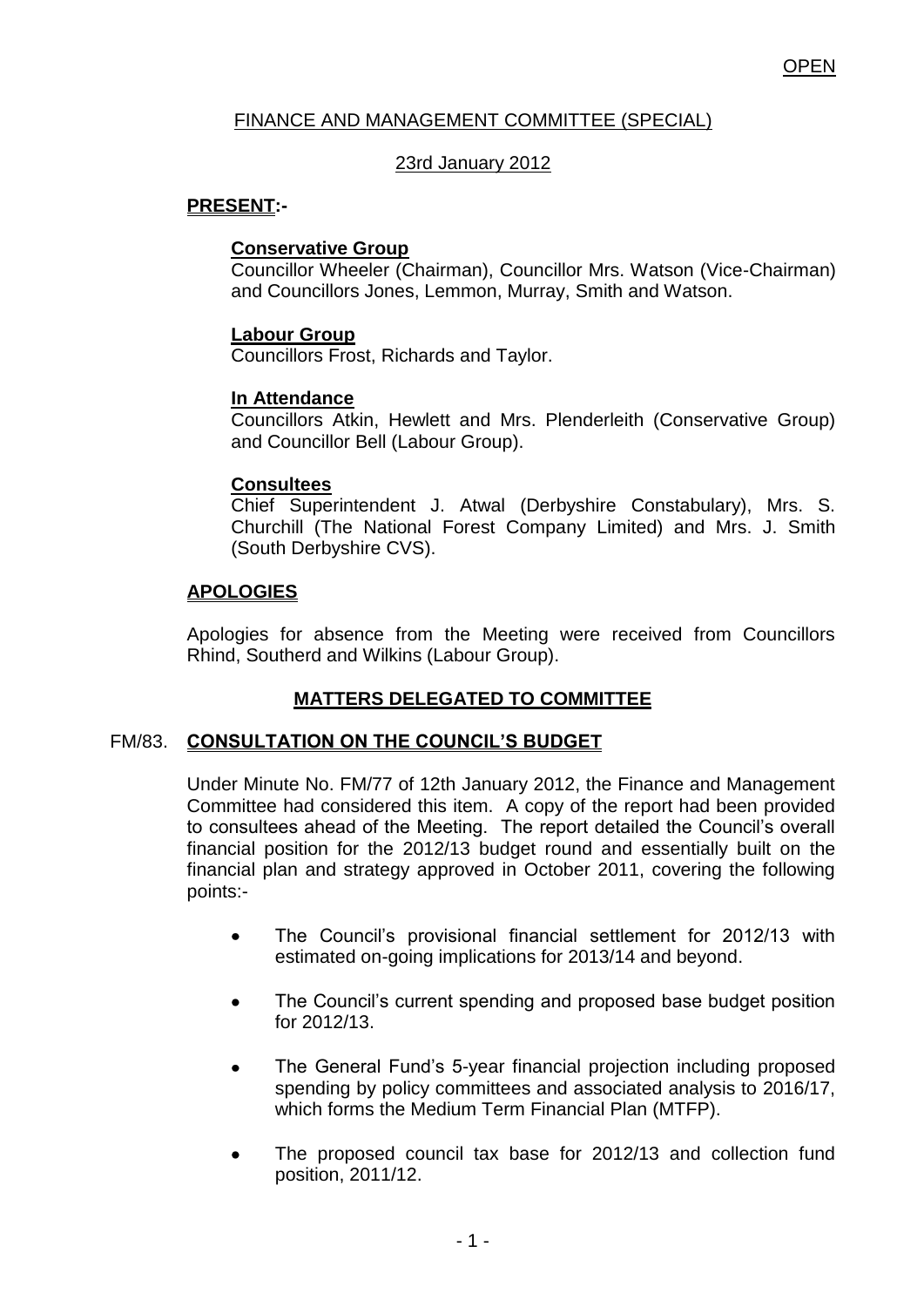- Options for council tax levels 2012/13.
- A review and update of the existing capital investment programme  $\bullet$ and financing available, including proposals for the new investment.
- The Council's on-going service efficiency and transformation  $\bullet$ review.

It was agreed to suspend Financial Procedure Rule No. 10, to enable the consultees to submit questions without notice. Mrs. J. Smith of the South Derbyshire CVS addressed Members and thanked the Council for maintaining grant levels to the voluntary sector. Chief Superintendent Atwal referred to areas of police grant funding and the potential changes that would come later this year with the introduction of the Police and Crime Commissioners. Mrs. S. Churchill O.B.E. referred to potential future funding difficulties, the value of the National Forest and joint working with the Council. The representatives were thanked for their involvement in the budget process.

## *RESOLVED:-*

*That the feedback from consultees is noted and reported alongside other consultation responses to the Committee's meeting on 14th February 2012.*

#### FM/84. **HOUSING REVENUE ACCOUNT SELF FINANCING: TREASURY MANAGEMENT AND FINAL PROPOSALS FOR DEBT TAKE-ON**

A report was submitted to seek Members decision on the most appropriate way to fund the Housing Revenue Account (HRA) debt settlement under the self-financing framework. Following analysis of various options, approval was given to finance the debt take-on through the Public Works Loans Board (PWLB) on a maturity type basis, in order to satisfy the requirements of the HRA's 30-year Business Plan. A firm of Treasury Advisors had been appointed and had worked with the Council to consider options and analyse the best portfolio structure, including a full risk analysis.

The Council had an existing market loan of £1m and the report's executive summary explained how this would be allocated. It would enable the Council to operate the recommended "two pooled" approach to future debt management and cleanly separate the new HRA debt into its own pool. The Council's final debt settlement was approximately £58m. The PWLB would operate a special facility to assist the funding of HRA settlements. The rates being offered during a one-day window would be approximately 0.88% below regular levels.

Interest rates were not expected to move significantly between now and the settlement date. However, there were risks to this forecast given the ongoing economic situation and potential impacts from Europe. It was still considered that the PWLB offered the best route, given its lower rates, ease of arranging a debt structure and overall administration. A balanced portfolio structure was recommended with a bias towards a longer-dated repayment profile. Both PWLB fixed rates and margins were still considered to be at historically low